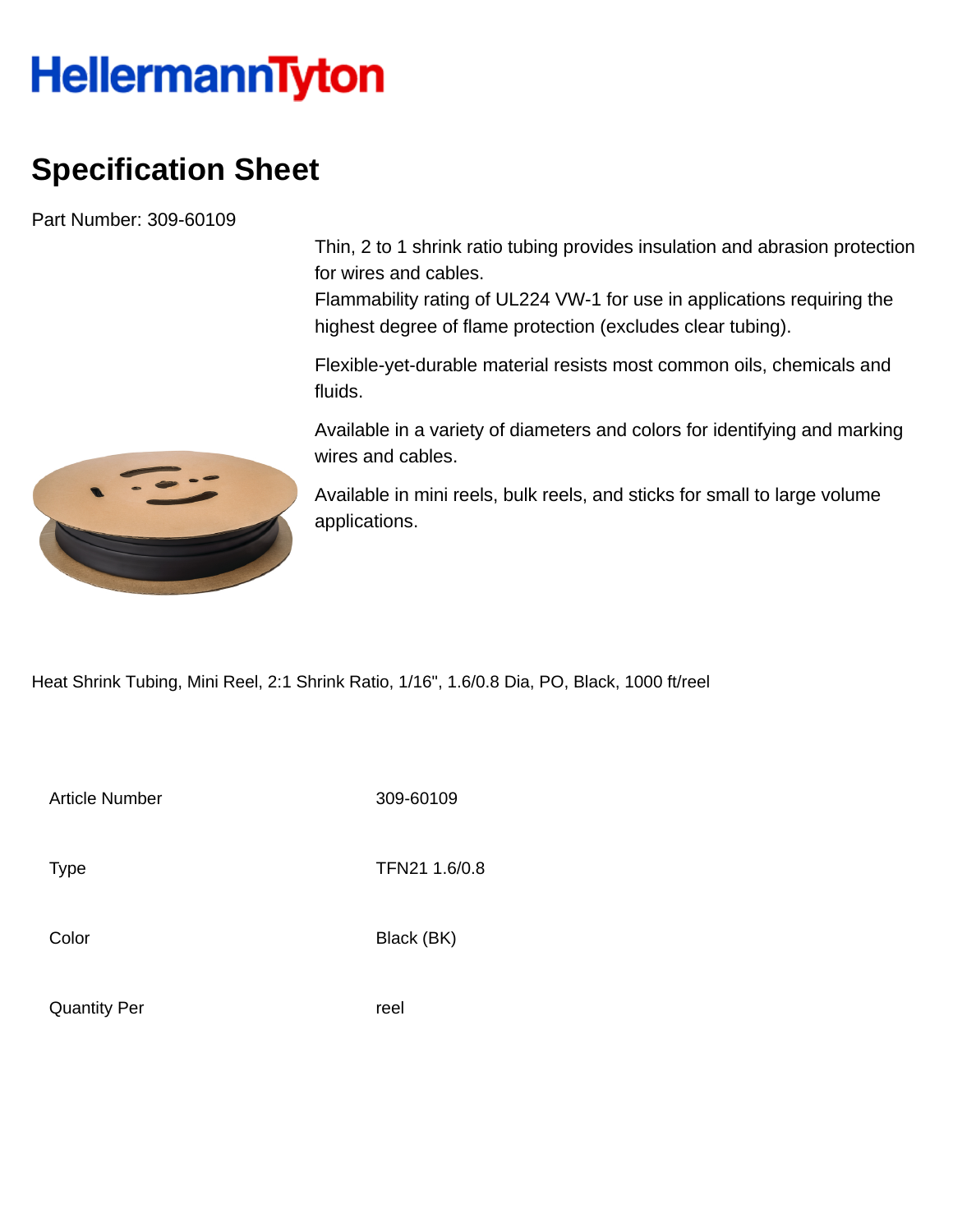| <b>Product Description</b>   | TFN21 is a highly flexible thin wall heat shrink tubing with a 2 to 1<br>shrink ratio and excellent flame retardant properties. In addition to<br>providing insulation and abrasion protection for wires and cables, the<br>polyolefin material also offers resistance to oils, solvents and<br>chemicals. Available in mini reels, bulk reels and sticks, for small to<br>large volume applications. |
|------------------------------|-------------------------------------------------------------------------------------------------------------------------------------------------------------------------------------------------------------------------------------------------------------------------------------------------------------------------------------------------------------------------------------------------------|
| <b>Short Description</b>     | Heat Shrink Tubing, Mini Reel, 2:1 Shrink Ratio, 1/16", 1.6/0.8 Dia,<br>PO, Black, 1000 ft/reel                                                                                                                                                                                                                                                                                                       |
| <b>Global Part Name</b>      | TFN21 1.6/0.8-PO-X-BK                                                                                                                                                                                                                                                                                                                                                                                 |
| Length L (Imperial)          | 1000.0                                                                                                                                                                                                                                                                                                                                                                                                |
| Variant                      | Thin-Wall                                                                                                                                                                                                                                                                                                                                                                                             |
| Nominal Diameter (Imperial)  | 0.06                                                                                                                                                                                                                                                                                                                                                                                                  |
| Nominal Diameter (Metric)    | 1.6                                                                                                                                                                                                                                                                                                                                                                                                   |
| Wall Thickness WT (Imperial) | .016                                                                                                                                                                                                                                                                                                                                                                                                  |
| Wall Thickness WT (Metric)   | 0.40                                                                                                                                                                                                                                                                                                                                                                                                  |
|                              |                                                                                                                                                                                                                                                                                                                                                                                                       |
| Material                     | Polyolefin, cross-linked (PO-X)                                                                                                                                                                                                                                                                                                                                                                       |
| <b>Material Shortcut</b>     | PO-X                                                                                                                                                                                                                                                                                                                                                                                                  |
| Flammability                 | UL 224 VW-1 (except clear)                                                                                                                                                                                                                                                                                                                                                                            |